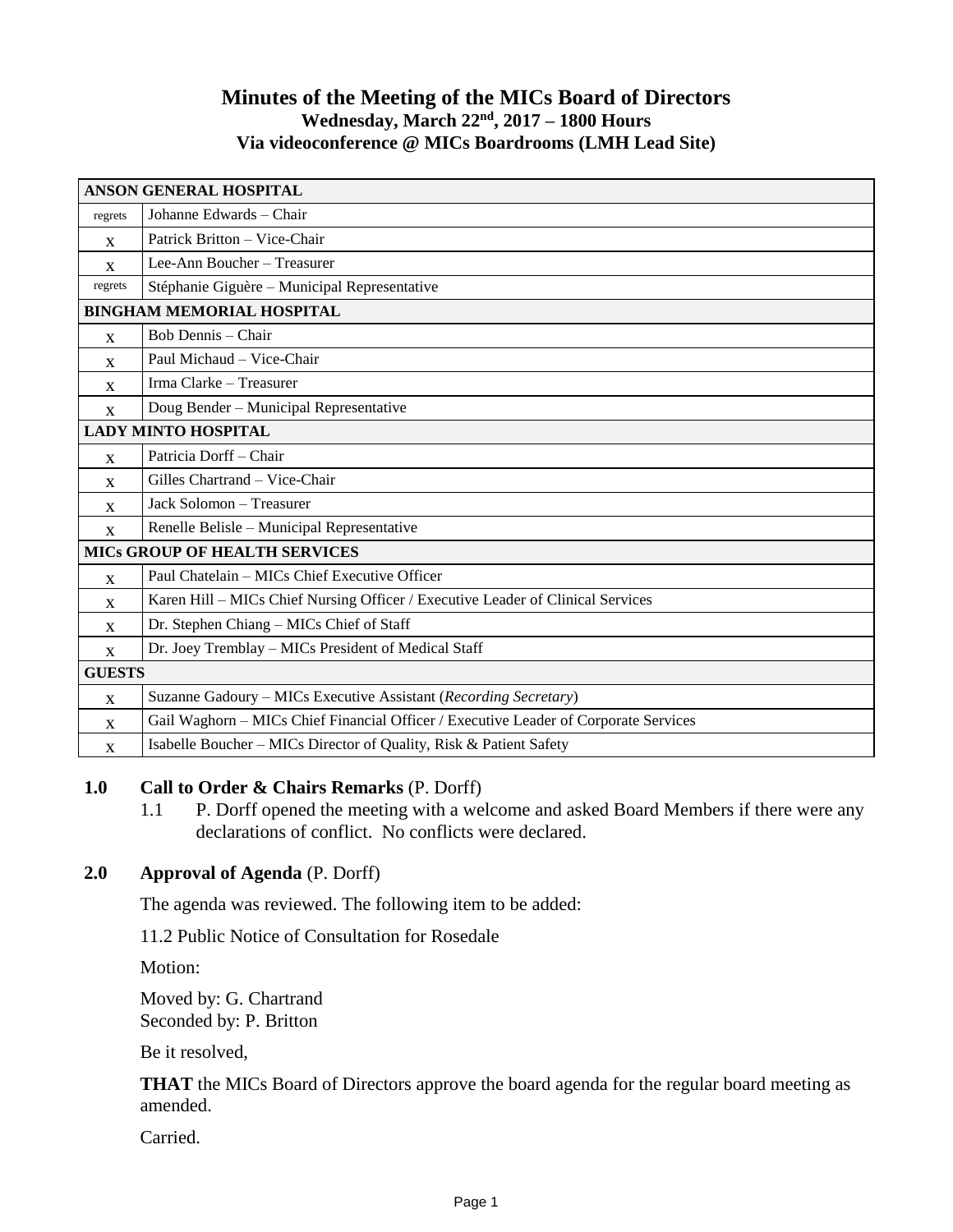# **3.0 Trustee Education/Presentations**

- 3.1 Governance Functional Tool I. Boucher
	- Accreditation site survey is being held in February 2018
	- There are two items on the work plan that the board is required to complete: the governance functional tool and the worklife pulse survey
	- Governance functional tool will be completed as a group; an email containing a link, password and organizational code will be sent to each director
	- It can be completed on an iPad but is easier to do on a PC
	- The survey will then be uploaded to the Accreditation Portal
	- Answers will show up as either a green, yellow or red flag
	- Instructions with deadline will be forwarded to board members
	- Both tools should be submitted by end of April

### **4.0 Approval of Minutes (P. Dorff)**

4.1 Minutes of the MICs Board of Directors meeting held February 22<sup>nd</sup>, 2017 were provided for information. Irma asked for clarification on various items.

Motion:

Moved by: R. Belisle Seconded by: L. Boucher

Be it resolved,

**THAT** the MICs Board of Directors approve the minutes of the meeting held February  $22<sup>nd</sup>$ , 2017 as presented.

Carried.

### **5.0 Follow-Up Items**

- 8.1 Review of 2016-2017 Board Work Plan
	- The Board Work Plan was reviewed for the month of March.
- 8.2 Revised GCE Individual Directors' Self-Assessment Results
	- The results were provided for information.
	- This document will be reviewed at the next board retreat.
	- EA will resend the document for board members who have not yet completed it
- 8.3 Board Retreat Survey Results
	- The results were provided for information.
	- Asking board members who have not yet submitted their survey to send it in

### **6.0 MICs Finance**

- 6.1 January 2017 Financial Statements G. Waghorn
	- Chief Financial Officer gave a brief overview of the financial statements for all sites
	- **BMH:** slight surplus increase from end of January to \$181,761; year-end surplus will be larger at the end of the fiscal year; nothing has changed for BMH; have not utilized all budgeted dollars; no operational issues
	- **AGH:** hospital still has a small deficit of \$64,904; there are other adjustments coming; deficit will not be too significant; recognized additional revenue from MICs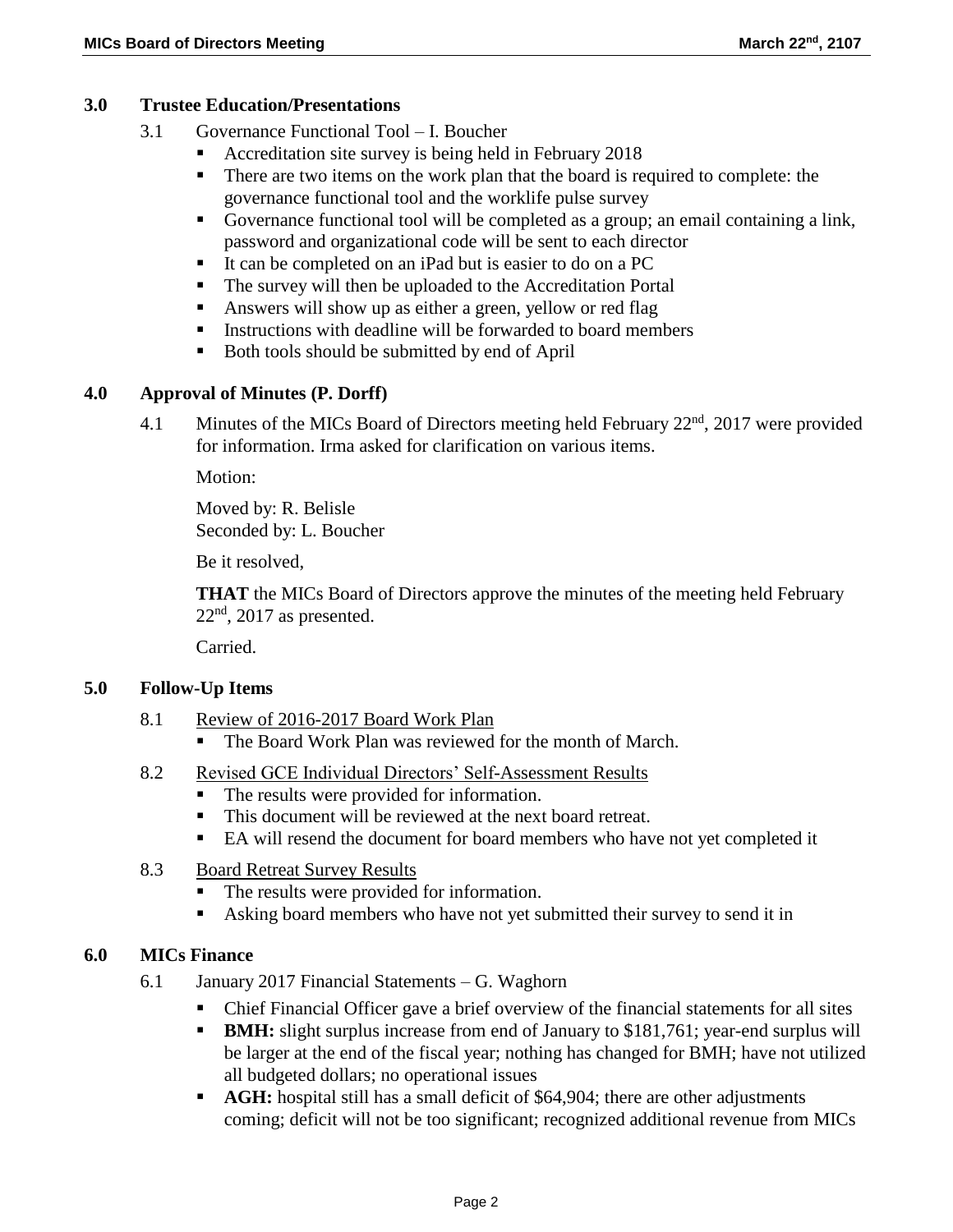taken from the geriatric nurse program

- **SCM:** booked a prior year adjustment to revenue; this has impacted the bottom line; puts manor in small operational deficit
- **LMH:** small surplus of \$82,916 at the end of January; dropped slightly this month; \$253,000 in deferred revenue
- **VM:** small deficit of \$83,898; LMH has absorbed this amount; close to breakeven if amortization is not included; there are some additional costs related to the expansion but this is balanced by the additional client revenue
- Board member asked the cost of electricity for each hospital; will try to get the 25% cut in electricity cost that other Hydro One customers are getting: BMH - \$126,000; AGH - \$201,000; SCM - \$111,000; LMH/VM - \$237,000 to the end of February 2017
- Total estimated cost is \$712,000 for the MICs partnership until the end of February 2017 (11 months)
- Total cost for water at LMH: \$111,000 last fiscal year (2015-2016); to date it is \$79,000 (11 months)

Motion:

Moved by: I. Clarke Seconded by: J. Solomon

Be it resolved,

**THAT** the MICs Board of Directors approve the January 2017 financial statements for Bingham Memorial Hospital, Anson general Hospital, South Centennial Manor, Lady Minto Hospital and Villa Minto as presented.

Carried.

### **7.0 Presentations/Reports** (P. Dorff)

- 7.1 Chief Executive Officer Report: (P. Chatelain)
	- The report was provided for information. CEO provided the following overview:
	- Still working on RFP for SCM
	- Reviewed the schematic blocks; there are three phases
	- There are a number of fundraising events coming up
	- Roof repair is ongoing at AGH; nursing station and flooring are underway
	- Nurses' station is being renovated at Rosedale
	- Rosedale shower is next
	- LMH transformer will be replaced this spring
	- $\bullet$  Hospice rooms are complete; ribbon cutting ceremonies will take place March 29<sup>th</sup>
	- Working on the executive compensation framework; this will be presented at the Board Governance Committee meeting on April 11<sup>th</sup>
	- Next open forum taking place at the Cochrane library on April  $5<sup>th</sup>$
	- Board Members were invited to ask questions.
- 7.2 Chief Nursing Officer Report: (K. Hill)
	- The CNO provided a report and overview of the information submitted
	- This month's report focussed on virtual critical care unit, quality based procedures, patient order sets/nursing order sets, quality improvement initiatives
	- The graph shows opportunity for more utilization of the VCC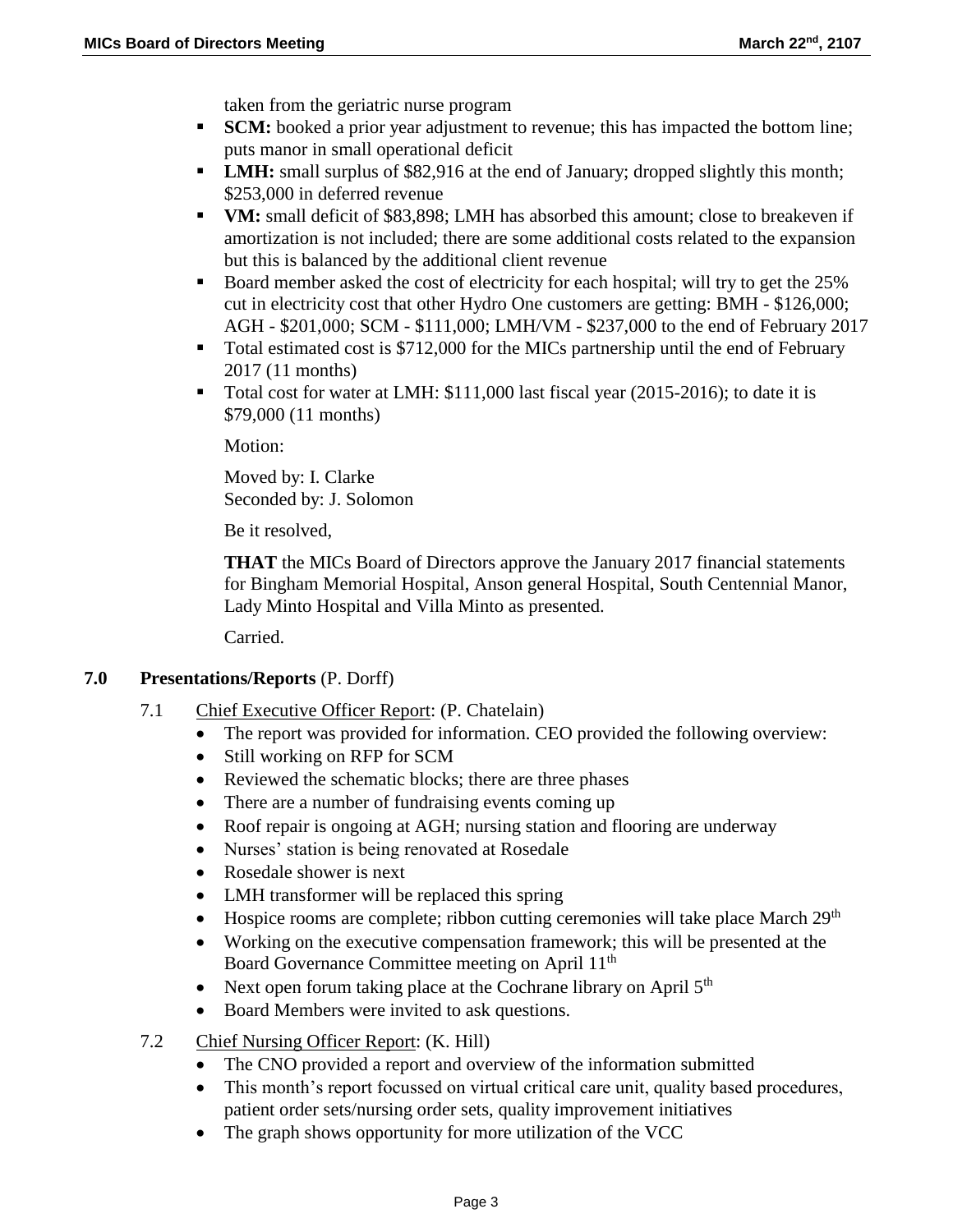- MICs has been successful in going live with patient order sets
- 80% compliance with screening on admission throughout MICs
- 80% compliance with completion of Barthel screening tool on admission
- Changed focus from Med rec on discharge to admission for audit compliance
- Medication dispenser huge success story for small hospitals; funding was provided by the LHIN to purchase this equipment and it will be delivered at LMH this month; working with pharmacy team to get machine up and running; this will make auditing medications easier; estimated an approximate \$125,000 in savings and efficiencies
- Board Members were invited to ask questions.

# **8.0 MICs Medical Staff** (Dr. Chiang)

- 8.1 Chief of Staff Report
	- The Chief of Staff provided a report on the following items:
	- PraxBind protocol has been drafted: drug is useful when a patient has significant bleeding; process was discussed and approved by the MICs MAC today; each hospital will have 1 dose to be kept locked in the ER; when expired, the medication will be replaced free of charge
	- TDH and KDH MAID protocols will be compared; MICs will develop its own MAID protocol based on these
	- OMA executive committee members resigned
	- Negotiations with OMA and ministry; both sides are ready to start negotiating a binding agreement; OMA is still planning for job action just in case the ministry does not follow through
	- Dr. Boettcher has resigned his position as SCM physician but will remain at the Iroquois Falls Family Health Team & Anson General Hospital
	- Once Dr. Bruno gets her license, she will take over the SCM physician position
	- Credentialing Committee will be reviewing applications for hospital privileges; afterwards, they will be reviewed by the MAC then brought to the board for approval
- 8.2 Minutes of the MICs MAC meeting held January  $19<sup>th</sup>$ , 2017 were provided for information.
	- Dr. Chiang answered a few questions.

# **9.0 LHIN / MOHLTC Business**

 $\bullet$  N/A

# **10.0 MICs Quality Committee** (I. Boucher)

- 10.1 Minutes of meetings held January  $25<sup>th</sup>$ , 2017 and February 9<sup>th</sup>, 2017 were provided for information
- 10.2 Approval of Quality Improvement Plan
	- The hospital and LTC narratives as well as the hospital and LTC work plans were distributed for information.
	- I. Boucher reviewed the QIP with board members; she explained the significance of each colour in the work plan: green means everything is good; yellow signifies that it needs to be monitored; red signifies that the indicator will require an action plan
	- LTC work plan: indicators are: Person Experience, Medication Safety, Potentially Avoidable Emergency Department Visits and Pressure Ulcers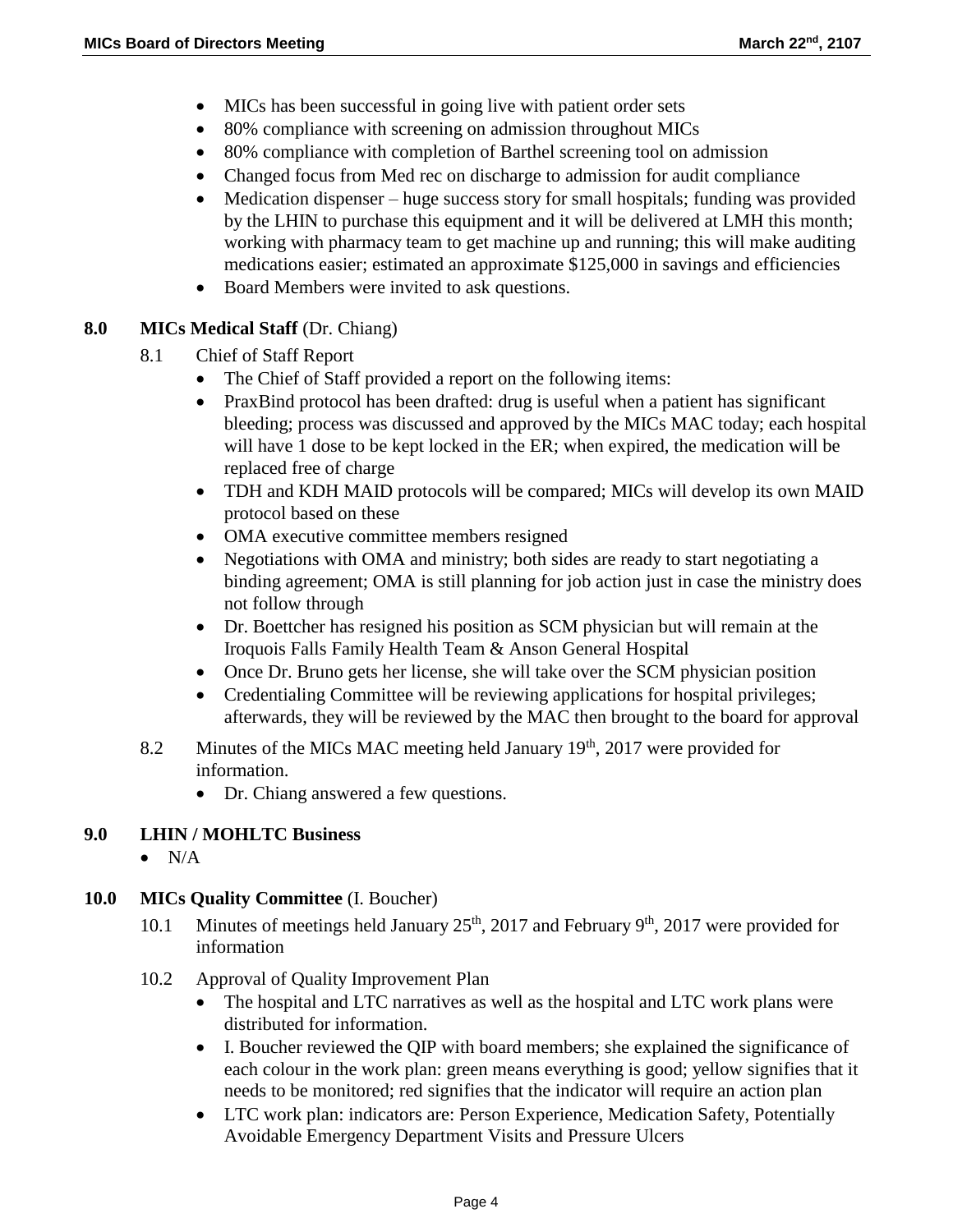- Reviewed all the indicators and explained why each was chosen; asked board members to approve the chosen indicators as presented.
- This year, the narratives have four extra paragraphs: Population Health Equity Integration and Continuity of Care - Staff Safety and Workplace Violence
- Change 2017 to 2016 in LTC narrative in "Q1 Achievements from the past year"

Motion:

Moved by: G. Chartrand Seconded by: I. Clarke

Be it resolved,

**THAT** the MICs Board of Directors approve the Quality Improvement Plan as amended

Carried

- 10.3 Sentinel Events/Near Misses & Adverse Event Reports Summary
	- Isabelle presented sentinel events on the monitor
	- Near miss is the same as a good catch: it's an event that did not harm the patient but could have; allows us to put measures in place to prevent risk before harm occurs; MICs has various policies to manage adverse events and critical incidents including disclosure
	- Adverse event: any event that results in unintended harm to the patient and is related to the care and/or services provided to the patient
	- MICs tracks events internally through RL6; reports are created by site and overall; this helps management to make improvements where needed
	- A Sentinel event is an adverse event that leads to death or major and enduring loss of function for a recipient of healthcare services; definitions differ between acute care and Long-Term Care
	- A lot of work has been done in the management of critical incidents (hospital)
	- Quality of Care Information Protection Act 2004 was reviewed in July 2014 and 12 recommendations were made; QCIPA 2016 will come into effect along with 2 new regulations in July 2017 which is directly related to the Critical Incident Report
	- Isabelle will attend a QCIPA session in Ottawa and Karen will attend the Sudbury session

# **11.0 Site Business** (P. Dorff)

- 11.1 Anson General Hospital:
	- Invitation to the grand opening to the hospice suite was provided for information
- 11.2 Bingham Memorial Hospital:
	- Invitation to the grand opening to the hospice suite was provided for information
	- Rosedale Shower Room: The original design was estimated at \$75,000 to \$80,000 (already received board approval); upon final review of the project, it was realized that some of the issues with the tub room were not addressed. This specifically related to the ability to properly shower residents with the room that is available around the bathing area. It should be noted that the shower room was put on the table due to our requirement to meet standards for LTC.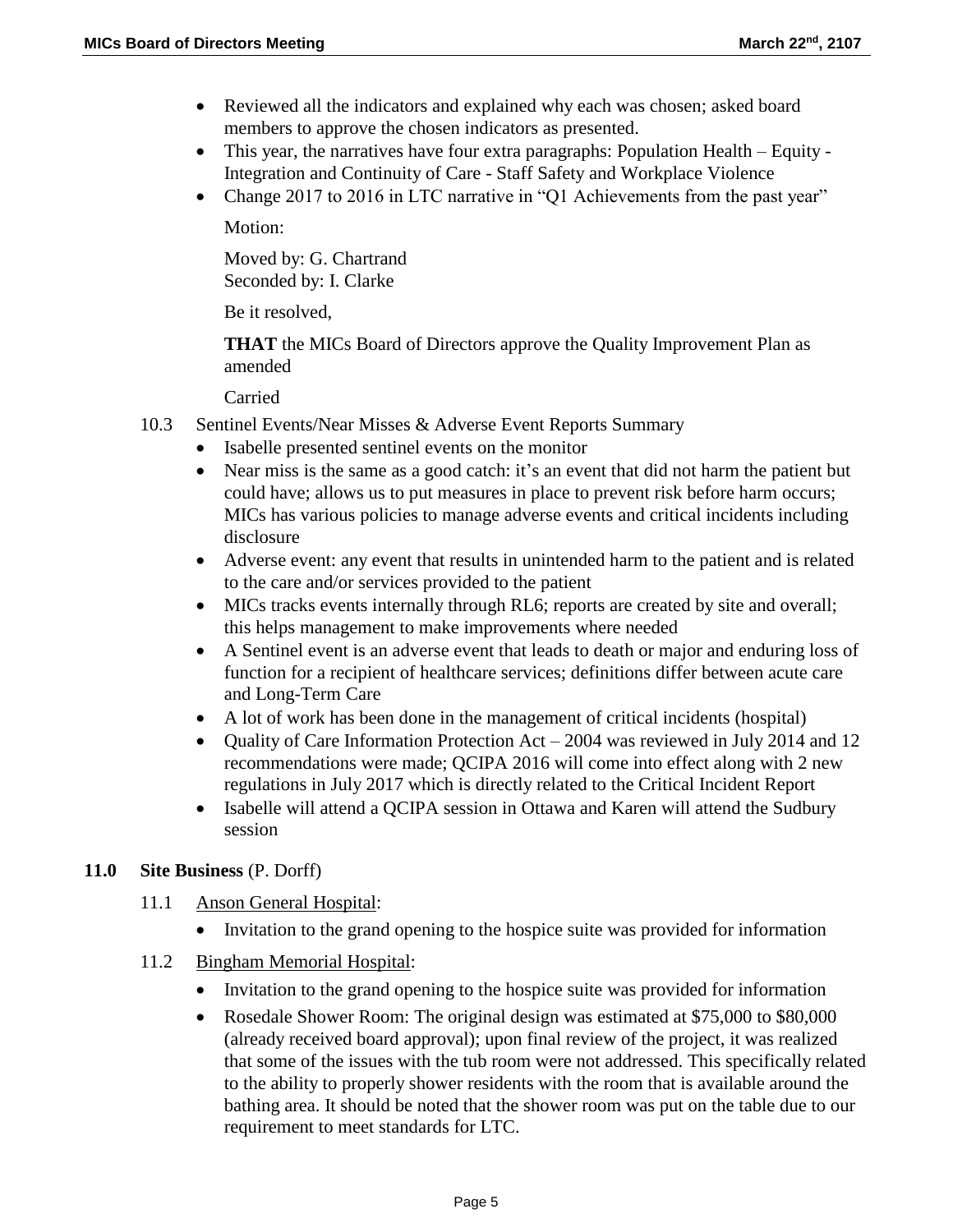- In order to accommodate the proper shower "equipment" and facilitate a properly designed room, we went back to the architects and asked them to come up with a revised plan.
- The new budget is estimated at \$115,000 plus additional consulting fees of \$2,600 to allow for some contingency.
- We are asking for a new board motion to support the latest and final construction plan Moved by: I. Clarke

Seconded by: B. Dennis

Be it resolved,

**THAT** the BMH Board of Directors approve the additional \$35,000 to cover the cost of the Rosedale Centre shower room renovation.

Carried.

- Public Notice of Consultation for Rosedale: license is expiring in 2020; in order to extend the license, there must be a public consultation; this will be held in the BMH Boardroom on May  $5<sup>th</sup>$  from 10:00 to 11:00 a.m.
- 11.3 Lady Minto Hospital:
	- Invitation to the grand opening to the hospice suite was provided for information

### **12.0 In Camera**

 $N/A$ 

### **13.0 Partnership Business** (P. Dorff)

- 13.1 February 2017 Board Effectiveness Survey Results
	- 9 out of 11 surveys were submitted.
- 13.2 March Board Effectiveness Survey
	- The survey was emailed via Survey Monkey.
- 13.3 Insurance Review
	- The Chief Financial Officer presented the Insurance Review that was done with our insurance carriers; insurance coverage has not changed from prior years
	- The carrier has attached value to our property which is standard practice
	- MICs has not changed its limits or deductibles on its insurance policies
	- This year's cost renewal came in at an increase of 2%; it was \$160,157 last year for all of MICs; each site pays its applicable portion
	- This year, the cost of the premium is \$163,595 due April  $1<sup>st</sup>$ , 2017.
	- Looking at getting a quote on Cyber Risk which will change the premium Motion:

Moved by: J. Solomon Seconded by: G. Chartrand

Be it resolved,

**THAT**, the MICs Board of Directors approve the Insurance Review as presented. Carried.